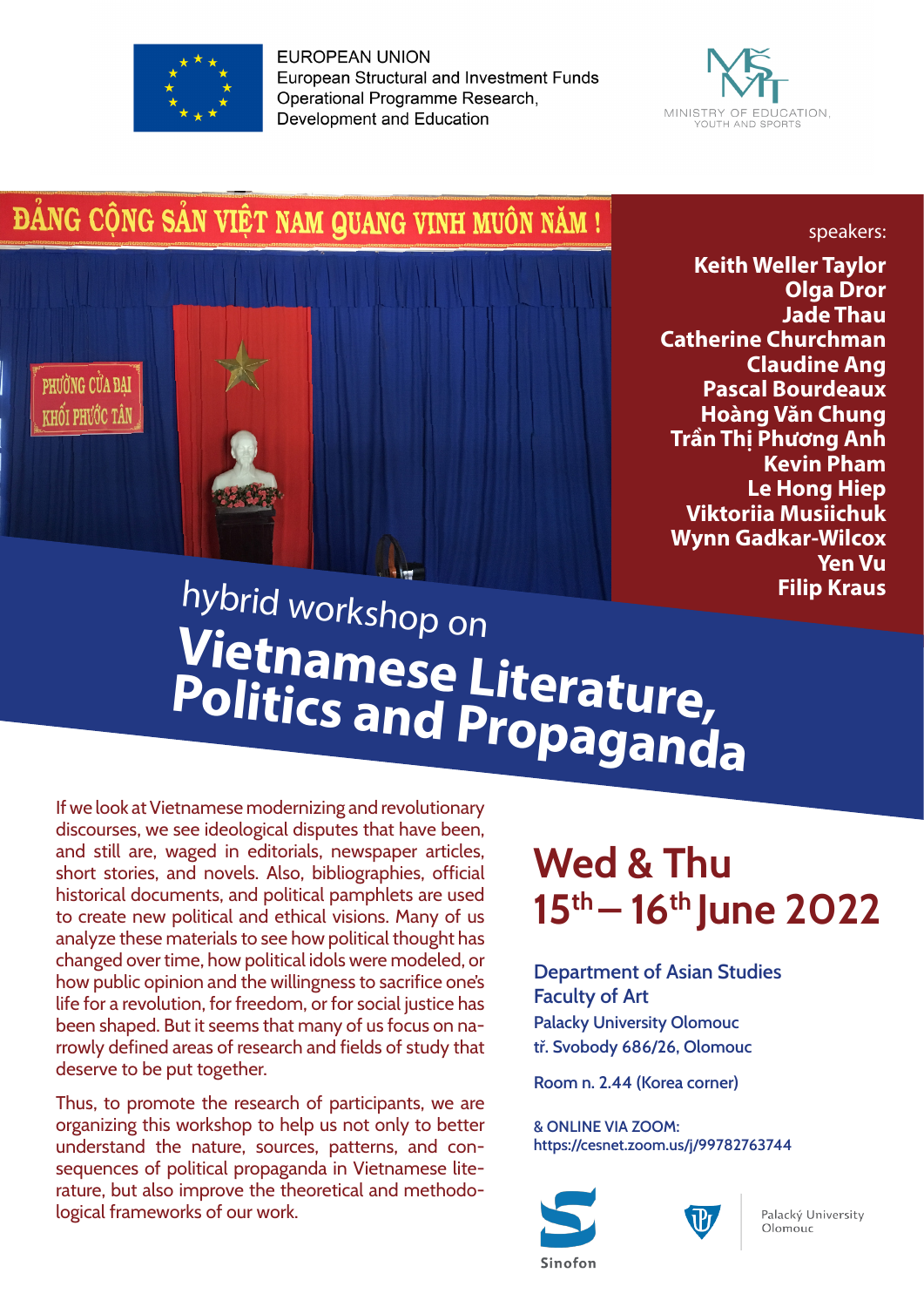

## **PROGRAMME**

# **15th June (Wednesday)**

- **09:00–09:30 REGISTRATION**
- **09:30–09:45 Welcome speech and opening remarks** https://cesnet.zoom.us/j/99782763744
- **09:45–11:15 The First panel** https://cesnet.zoom.us/j/99782763744

**Prof. Keith Weller Taylor**: *Love, War and Prison – the poetry of Tr*ầ*n D*ạ *T*ừ *(b. 1940)*

**Prof. Olga Dror**: *Representation of Ho Chi Minh's Love Life in His Role As an Icon*

- **11:15–11:30 Co&ee break**
- **11:30–12:15 The Second Panel** https://cesnet.zoom.us/j/99782763744

**Jade Thau, Ph.D. Candidate**: S*ocial construction and political culture of a group of propagandist artists*

- **12:15–13:00 Lunch Break**
- **13:00–15:15 The Third Panel** https://cesnet.zoom.us/j/99782763744

**Catherine Churchman, Ph.D.:** *Innovation and Familiarity – Towards a History of Viet Views of Their Tai Neighbours*

**Claudine Ang, Associate Professor**: *The Vernacular Spreads a Rumor: A Study of the Nom poems of Ha Tien*

**Pascal Bourdeaux, Associate Professor**: Production and diffusion of Hòa Hảo *Buddhist writings in the context of war (1940-1954)*

**15:15–16:00 Co&ee break**